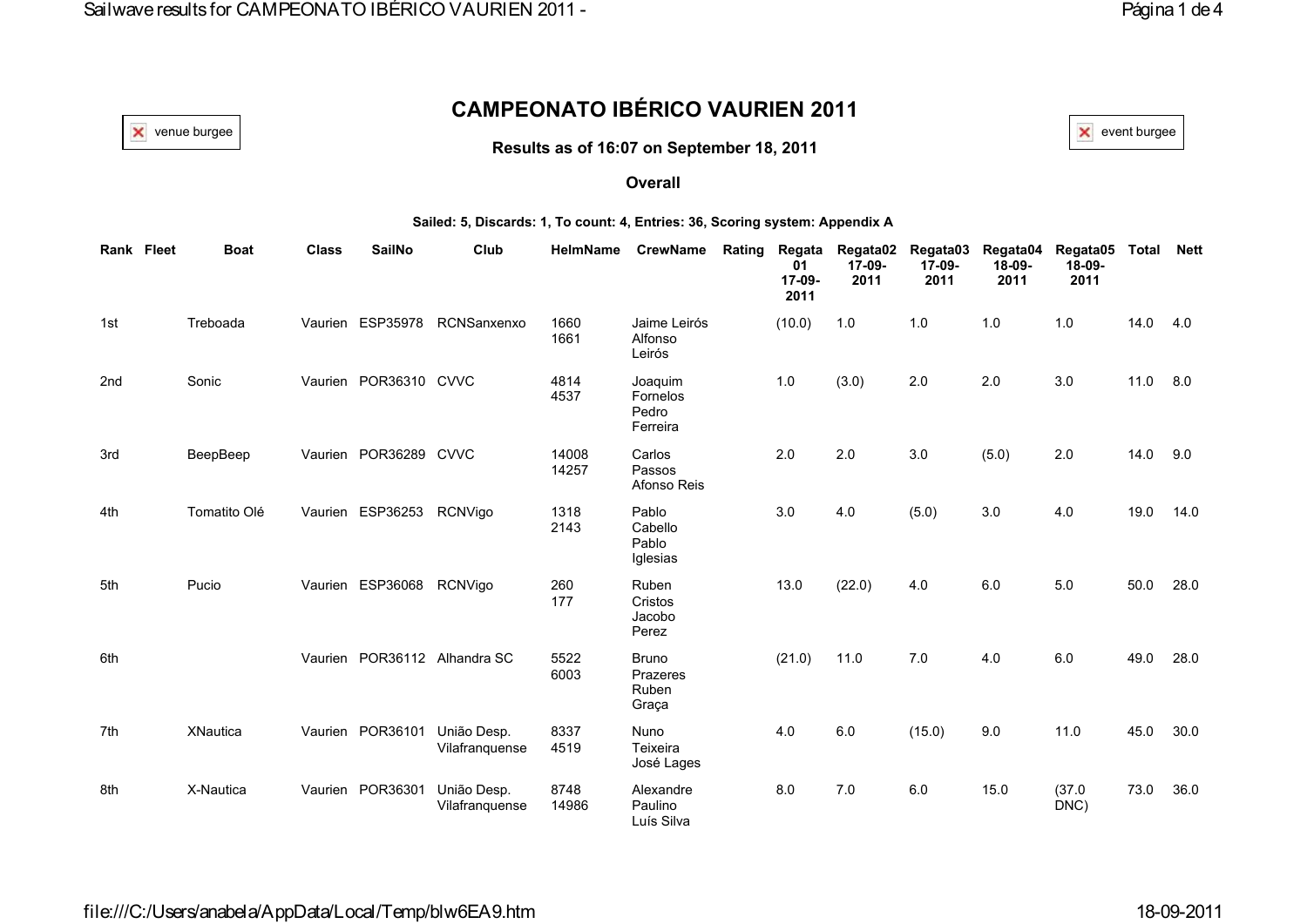## Sailwave results for CAMPEONATO IBÉRICO VAURIEN 2011 - Página 2 de 4

| 9th              | Pepin                                | Vaurien POR35973 Real Clube | Naútico de Vigo            | 71<br>18715    | José<br>Castedo<br>Laura<br>Castedo            | (16.0)  | 15.0   | 9.0                        | 7.0           | 9.0                 | 56.0 | 40.0 |
|------------------|--------------------------------------|-----------------------------|----------------------------|----------------|------------------------------------------------|---------|--------|----------------------------|---------------|---------------------|------|------|
| 10th             | TazmanianDevil                       | Vaurien POR2011             | <b>CVVC</b>                | 5663<br>18953  | Rui Fornelos<br>Raquel<br>Oliveira             | (20.0)  | 20.0   | $8.0\,$                    | 11.0          | 7.0                 | 66.0 | 46.0 |
| 11th             |                                      |                             | Vaurien POR36131 CMCoimbra | 14854<br>16163 | Diogo<br>Gameiro<br>Pedro<br>Pimentel          | 9.0     | 8.0    | (37.0)<br>DSQ)             | 17.0          | 13.0                | 84.0 | 47.0 |
| 12 <sub>th</sub> | Popeye                               | Vaurien POR36084 CVVC       |                            | 5053<br>4649   | <b>Nuno</b><br>Fornelos<br>Pedro<br>Fornelos   | 12.0    | 13.0   | (37.0)<br>OCS)             | 12.0          | 12.0                | 86.0 | 49.0 |
| 13th             | CortoMaltese                         | Vaurien POR36292 CVVC       |                            | 3335<br>18443  | Jorge<br>Salgueiro<br>Isabel Louro             | 14.0    | 9.0    | 17.0                       | 10.0          | (37.0)<br>DNC)      | 87.0 | 50.0 |
| 14th             | Raspa                                | Vaurien ESP36062 RCNV       |                            | 259<br>585     | Andrés<br>Suárez<br>Iria Eguia<br>Dominguez    | (26.0)  | 12.0   | 13.0                       | 19.0          | 8.0                 | 78.0 | 52.0 |
| 15 <sub>th</sub> | Adamastor                            | Vaurien POR36303 CVVC       |                            | 18442<br>20508 | Rodrigo<br>Machado<br>Tiago<br>Carvalho        | 15.0    | (25.0) | 14.0                       | 8.0           | 15.0                | 77.0 | 52.0 |
| 16th             | Ferrari                              | Vaurien POR36285 CVVC       |                            | 17151<br>15322 | Paulo Lima<br>Nuno<br>Gonçalves                | $6.0\,$ | 21.0   | (37.0)<br>$\overline{OCS}$ | 16.0          | 10.0                | 90.0 | 53.0 |
| 17th             | Pajaro II                            | Vaurien ESP35975            |                            | 17006<br>17027 | José<br><b>Ballesteros</b><br>Miguel<br>Rebate | 11.0    | 14.0   | (18.0)                     | 13.0          | 18.0                | 74.0 | 56.0 |
| 18th             | Salitre Returne                      | Vaurien ESP36305            | RCNSanxenxo                | 1024<br>84     | Helena<br>Pérez<br>Ana Santirso                | 17.0    | 16.0   | 10.0                       | 14.0          | (37.0)<br>DNC)      | 94.0 | 57.0 |
| 19th             | SpeedyGonzalez Vaurien POR36258 CVVC |                             |                            | 5408<br>15733  | Filipe<br>Pascoal<br>Duarte Cruz               | 7.0     | $5.0$  | 11.0                       | (37.0)<br>DNC | 37.0 DNC 97.0       |      | 60.0 |
| 20th             |                                      | Vaurien POR36100 CVBarreiro |                            |                |                                                | $5.0\,$ | 10.0   | 12.0                       |               | 37.0 DNC 101.0 64.0 |      |      |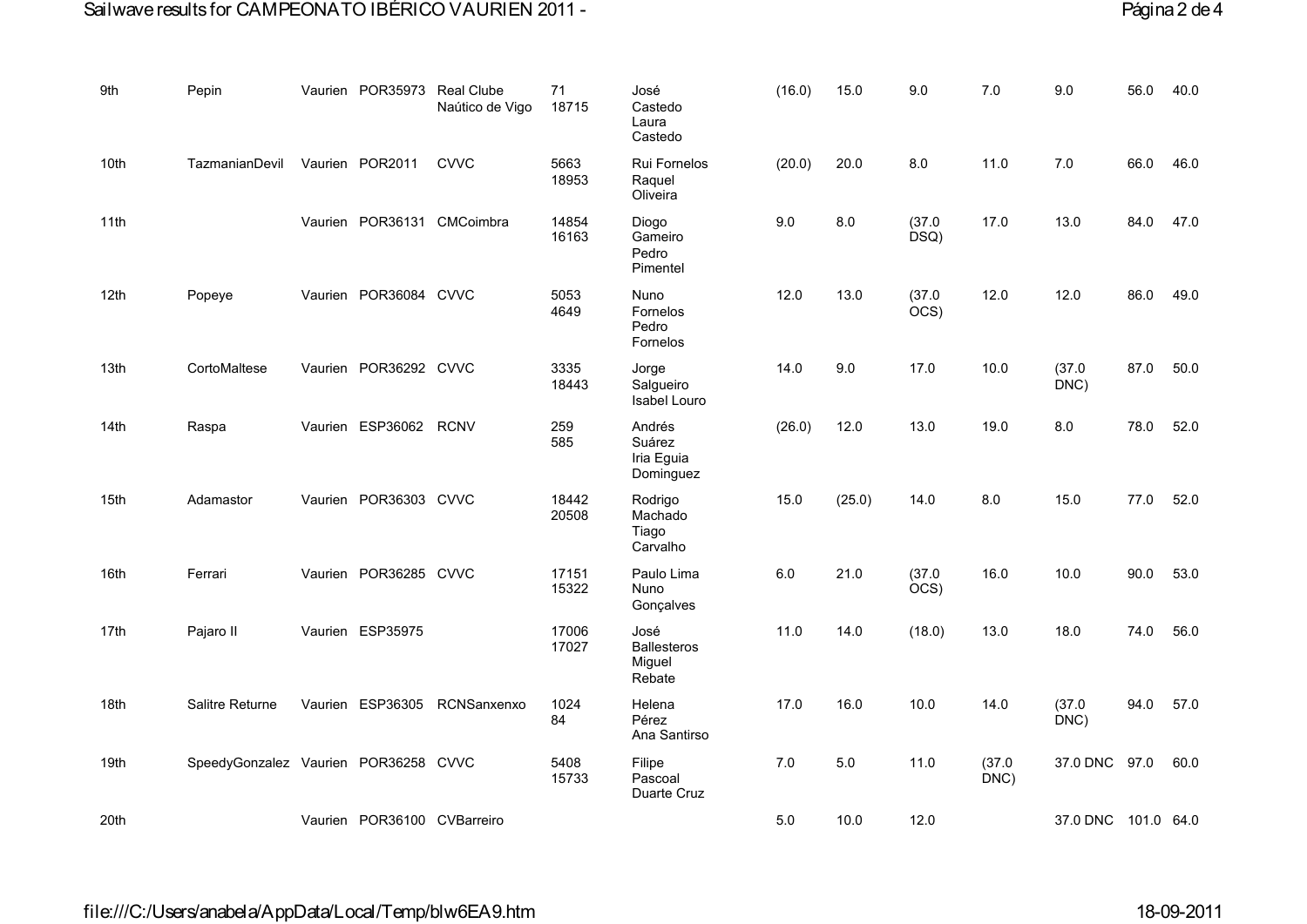|      |                 |         |                       |                               | 6718<br>9759   | Ricardo<br>Gutierrez<br>João<br>Cândido          |                |                |                | (37.0)<br>DNC) |                               |             |      |
|------|-----------------|---------|-----------------------|-------------------------------|----------------|--------------------------------------------------|----------------|----------------|----------------|----------------|-------------------------------|-------------|------|
| 21st |                 |         | Vaurien POR36263 CNL  |                               | 13836<br>15178 | Ana Sofia<br>Mariz<br>Inês Petiz                 | (24.0)         | 19.0           | 22.0           | 18.0           | 14.0                          | 97.0        | 73.0 |
| 22nd | SubaruVigo      | Vaurien | ESP36227              | RCNVigo                       | 698<br>1235    | Victoria<br>Peralba<br>Mario Pérez               | 22.0           | (37.0)<br>DNC) | 20.0           | 21.0           | 17.0                          | 117.0 80.0  |      |
| 23rd |                 |         | Vaurien POR3628       | União Desp.<br>Vilafranquense | 20461<br>20635 | Jean Michel<br>João Silva<br>Carvalho            | 19.0           | (37.0)<br>OCS) | 27.0           | 23.0           | 19.0                          | 125.0 88.0  |      |
| 24th | Makis           |         | Vaurien ESP36282      | MRCYBayona                    | 1230<br>10182  | Maria<br>Campos<br>Jorge<br>Baston               | (37.0)<br>DNC) | 37.0 DNC       | 19.0           | 20.0           | 16.0                          | 129.0 92.0  |      |
| 25th | Spirit of Pinke | Vaurien | POR2009               | Club de Vela<br>Santoña       | 705<br>699     | Rafael Tosar<br><b>Marcial Trillo</b>            | (25.0)         | 24.0           | 25.0           | 22.0           | 21.0                          | 117.0 92.0  |      |
| 26th | Triton          | Vaurien | POR36291              | <b>CVVC</b>                   | 20393<br>5165  | Hugo Bento<br>Alves<br>Sílvia<br><b>Fornelos</b> | 23.0           | 18.0           | 24.0           | (37.0)<br>DNC) | 37.0 DNC                      | 139.0 102.0 |      |
| 27th |                 | Vaurien |                       | POR36246 CNPovoense           | 16473<br>16474 | Artur<br>Giesteira<br>Filipe<br>Giesteira        | 18.0           | (37.0)<br>DNC) | 16.0           |                | 37.0 DNC 37.0 DNC             | 145.0 108.0 |      |
| 28th |                 |         | Vaurien POR36147 CNP  |                               | 19112<br>15732 | Nuno Faria<br>Simão<br>Coruche                   | (37.0)<br>DNC) | 17.0           | 21.0           |                | 37.0 DNC 37.0 DNC 149.0 112.0 |             |      |
| 29th |                 | Vaurien | POR36080 CVVC         |                               | 19104<br>20582 | Sergio<br>Coelho<br>João Lages                   | (37.0)<br>DNC) | 37.0 DNC       | 26.0           | 37.0 DNF       | 20.0                          | 157.0 120.0 |      |
| 30th | Coyote          | Vaurien | POR35348 CVVC         |                               | 16609<br>18962 | Catarina<br>Pereira<br>Diana<br>Machado          | (37.0)<br>DNC) | 23.0           | 23.0           |                | 37.0 DNC 37.0 DNC             | 157.0 120.0 |      |
| 31st |                 |         | Vaurien POR35718 CVVC |                               | 6027<br>19863  | André Costa<br>Armanda<br>Almeida                | 27.0           | 26.0           | (37.0)<br>DNC) |                | 37.0 DNC 37.0 DNC 164.0 127.0 |             |      |